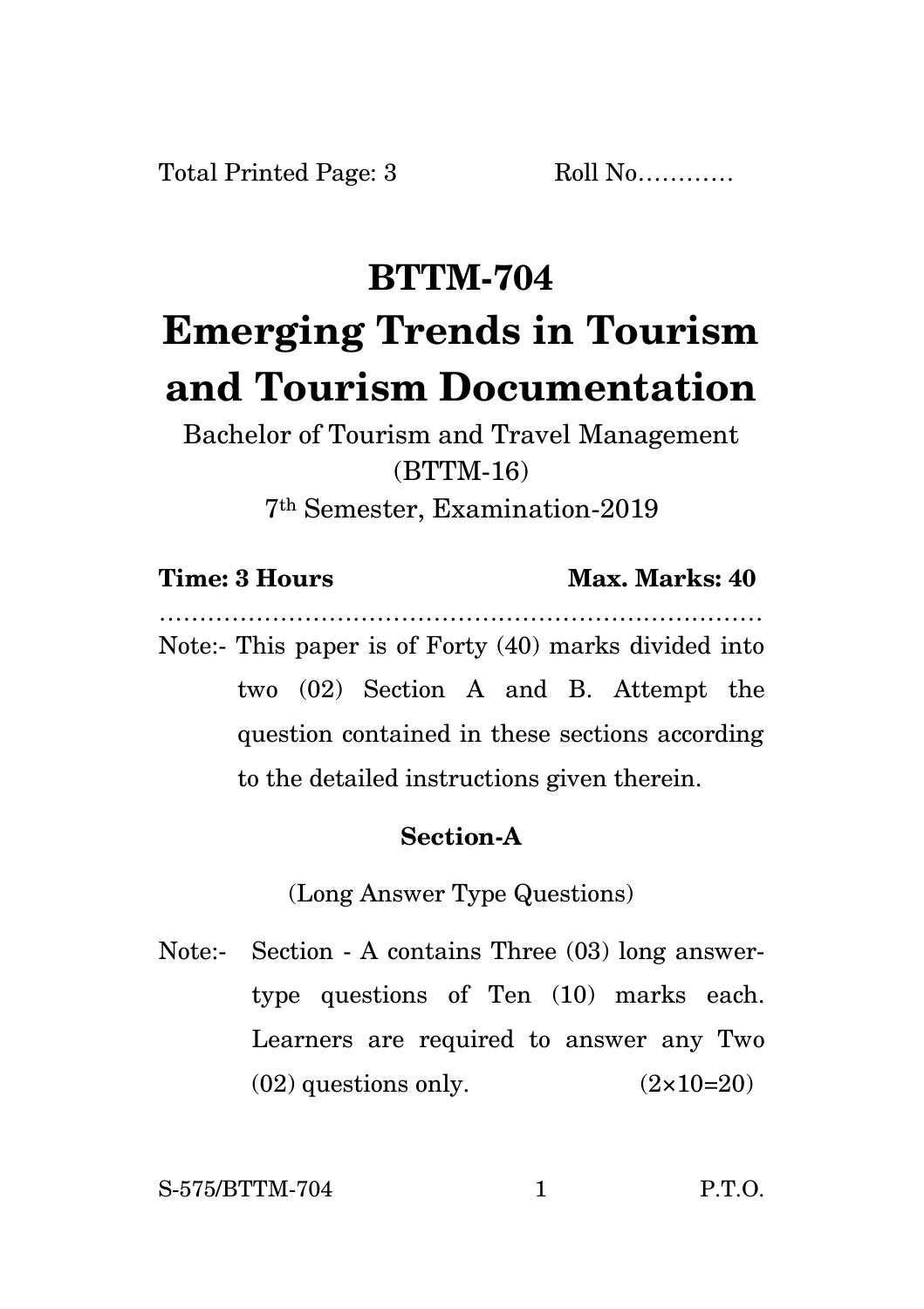- 1. What is Passport? Discuss necessary documents required to apply for Passport and also explain procedure to obtain passport.
- 2. Define Eco-tourism. Explain its significance and also discuss destinations famous for Eco-Tourism.
- 3. What is MICE Tourism? Describe the significance of MICE Tourism and also explain facilities provided by MICE department of a travel agency.

## **Section-B**

(Short Answer Type Questions)

- Note:- Section-B contains six (06) short answer type questions of five (05) marks each. Learners are required to answer any four (04) questions only.  $(5 \times 4=20)$
- 1. What is VISA?
- 2. Discuss significance of Schengen Visa.

S-575/BTTM-704 2 P.T.O.